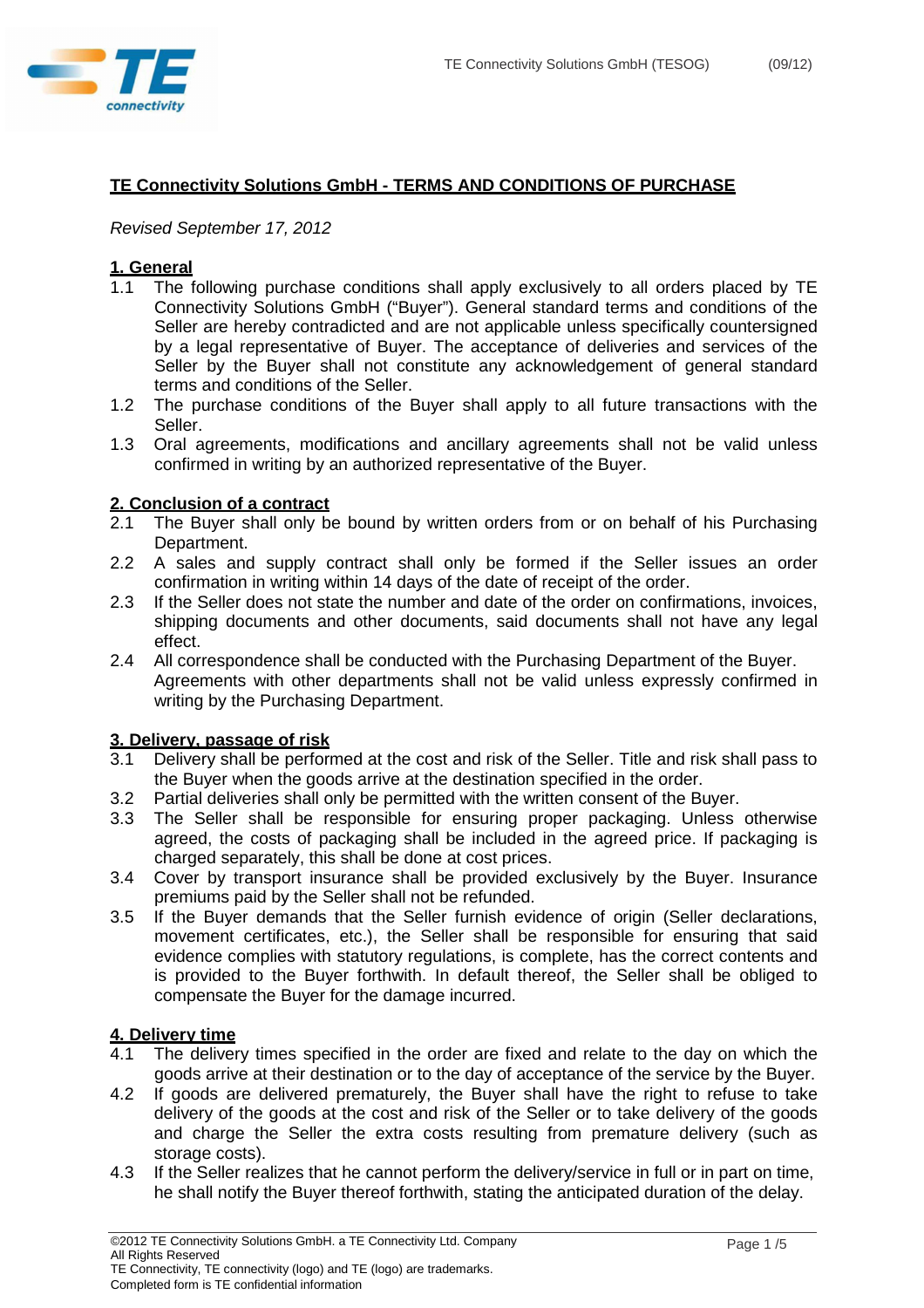4.4 If the Seller does not fulfill his delivery obligation at the prescribed time, the Buyer shall be entitled, following expiration of a period of grace at the Buyer's discretion and with the threat of refusal, to repudiate the contract, procure substitute goods from a third party and/or demand compensation for non-fulfillment. The Buyer shall also be entitled to compensation for all extra costs he incurs as a consequence of delayed deliveries. The acceptance of delayed deliveries shall not represent a waiver of claims for compensation.

## **5. Quality**

- 5.1 The Seller warrants and pledges that the supplied goods comply with the agreed specifications or the specifications stipulated by the Buyer, and are of good workmanship and free of defects.
- 5.2 The Seller warrants that the quality of the supplied goods complies with the state of the art. He shall point out possibilities of improvement and technical modification to the Buyer. Clause 8 shall remain unaffected.
- 5.3 The Seller shall establish and maintain a suitable, state-of-the-art and documented quality assurance system, and comply or be certified according to ISO 9000 series. He shall create records in particular on his quality inspections and make them available to the Buyer upon request.
- 5.4 The Seller shall permit the Buyer to conduct quality audits at any time in order to assess the effectiveness of his quality assurance system.
- 5.5 Changes in the nature or composition of the ordered goods or processed material and changes to design, manufacture or dimensions that deviate from sampled, agreed or earlier identical orders/deliveries or services shall be reported in writing by the Seller to the Buyer forthwith, but at the latest before the start of production or shipment. They shall require the written consent of the Buyer. If said changes are not reported, the Seller shall be liable for all costs and damage, including consequential damage.

#### **6. Warranty**

- 6.1 The supplied goods shall be inspected for type, quantity and obvious deficiencies within a reasonable period of time after receipt of the goods together with a proper delivery note at the destination. Inspection by means of random sampling shall suffice. To the extent permitted under applicable law, the Buyer shall not be obliged to carry out a quality of goods entry inspection.
- 6.2 The Buyer shall usually give notice of deficiencies within one month of such deficiencies being discovered.
- 6.2 In the event of delivery of goods/performance of services that have faults or which lack a warranted quality, the Buyer shall have the right to assert the following rights at his discretion:

 a) He shall have the right to demand that the Seller supply him/perform for him faultless goods/service instead of the defective goods/service at the costs of the Seller within a reasonable period of time or render the defective goods/service faultless; in this, the Seller shall also bear all the costs required to rectify the deficiencies, in particular transportation, travel, working and material costs, regardless of where the goods are located;

 b) In urgent cases or if the Seller is in delay with his obligation to rectify deficiencies, he shall have the right to perform the necessary measures himself or have them performed by a third party at the cost of the Seller irrespective of the continuing warranty obligation of the Seller;

 c) He shall have the right to repudiate the purchase contract in full or in part and to return all the goods or the defective goods to the Seller at the latter's cost;

 d) He shall have the right to reduce the purchase price for the defective goods/service in accordance with statutory provisions;

 e) He shall have the right to demand compensation for non-fulfillment, including for consequential damages, such as loss of production. Said right shall exist for all types of deficiency in addition to the above-mentioned rights and shall not be excluded by the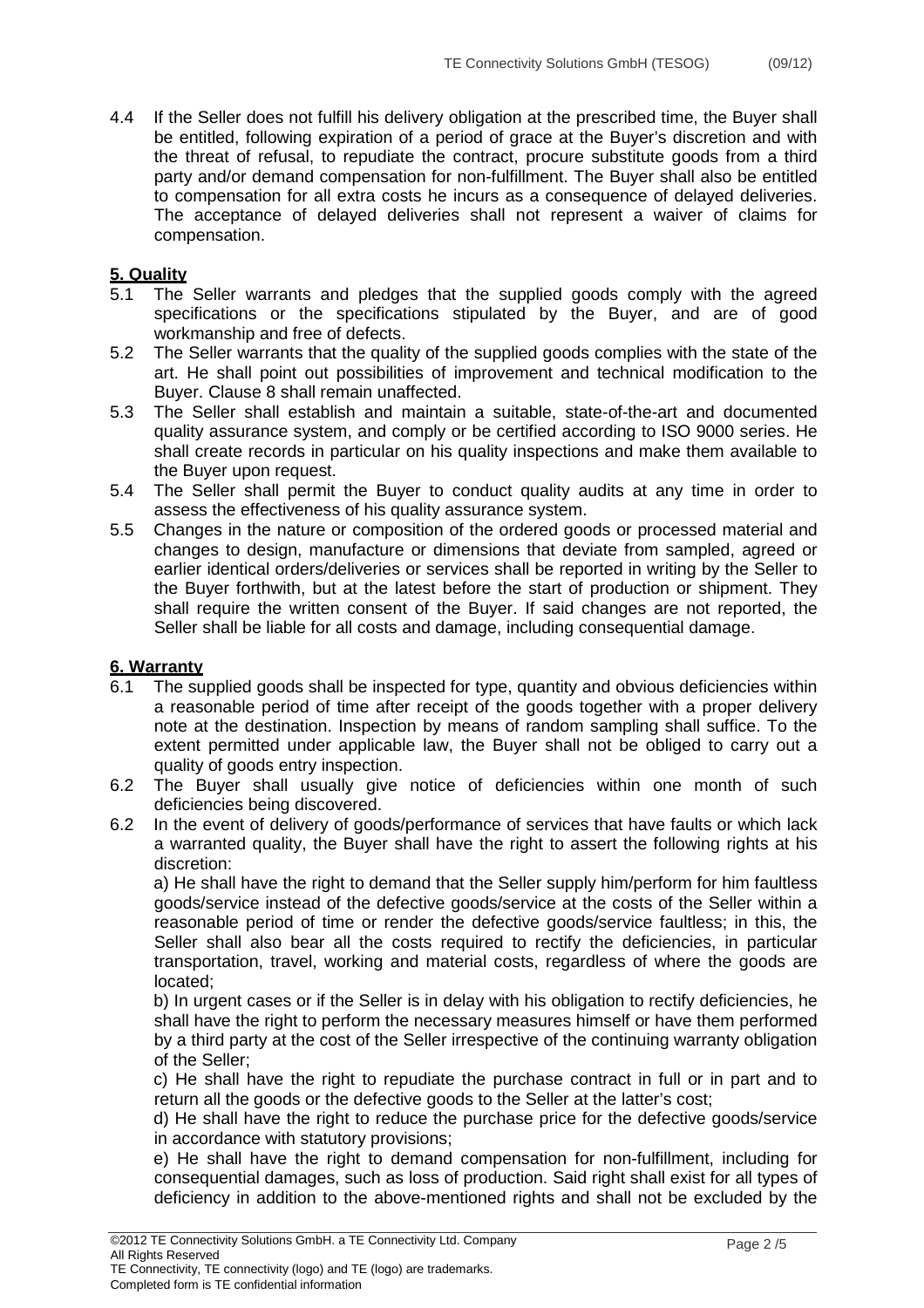fact that the Buyer exercises one of the above-mentioned rights.

- 6.4 In the event of justified complaints, the Seller shall reimburse the Buyer for the costs of calling in an expert.
- 6.5 The Seller shall be liable towards the Buyer for substitute deliveries and measures taken to rectify deficiencies to the same extent as for the original delivery/service.
- 6.6 The warranty period shall be 12 months unless a higher warranty term is provided by Seller or agreed between the Parties. It shall commence:

 a) In the case of delivery of engines, machines and machine units: upon acceptance thereof;

 b) In all other cases: upon arrival of the goods at their destination or acceptance of the service.

6.7 The warranty rights of the Buyer shall become statute-barred 6 months as from notification of defects, but at the earliest upon expiration of the warranty period.

#### **7. Product liability**

- If claims are made by third parties against the Buyer pursuant to product liability, the Seller shall be obliged to indemnify him against such claims if and insofar as the damage has been caused by a deficiency in the goods supplied by the Seller or by the service performed by the Seller. In such cases, the Seller shall bear all the costs and expenses, including the costs of legal prosecution or a recall action.
- 7.2 The Seller shall be obliged to maintain a sufficient product liability insurance coverage to be demonstrated to Buyer by certificate.

#### **8. Safety regulations, internal company regulations**

- The Seller warrants and pledges that he shall execute the order in such a way that the applicable accident prevention and industrial safety laws and regulations and all other safety and industrial medicine rules in their applicable valid version are observed and adhered to. If the Seller does not fulfill this obligation in full or in part, he shall be obliged to compensate the Buyer for the damage incurred.
- 8.2 Persons performing activities at the company of the Buyer in execution of a supply contract shall be subject to the provisions on conduct and safety as stipulated by the internal company regulations and shall observe the instructions existing or issued in connection therewith. The Buyer shall not be liable for damage to property and injury to persons that should occur on the company grounds of the Buyer, except in the case of intent and gross negligence.

## **9. Industrial property rights of third parties**

- 9.1 The Seller shall be liable for ensuring that no rights of third parties are violated in connection with his deliveries and services.
- 9.2 The Seller shall ensure that it is possible for the Buyer to use the object delivered without restriction, including any repairs, modifications or supplements, in the Buyer's own country and abroad.
- 9.3 If a claim is asserted by a third party against the Buyer due to a claimed violation of industrial property rights, the Buyer shall have the following rights:

 a) He shall have the right to demand that the Seller indemnify him immediately against the claims of the third party;

 b) He shall have the right to repudiate the contract and demand compensation for nonfulfillment.

#### **10. Secrecy**

10.1 Procedural descriptions, drawings and other documents that the Buyer provides to the Seller for the purpose of executing the contract shall remain the property of the Buyer and may not be used for other purposes, copied or made accessible to third parties by the Seller. Upon request, they shall be surrendered forthwith to the Buyer along with all copies. This shall also apply to documents and materials (drawings, lithographs, plates, tools, models, moulds, etc.) that the Seller has produced for executing the order.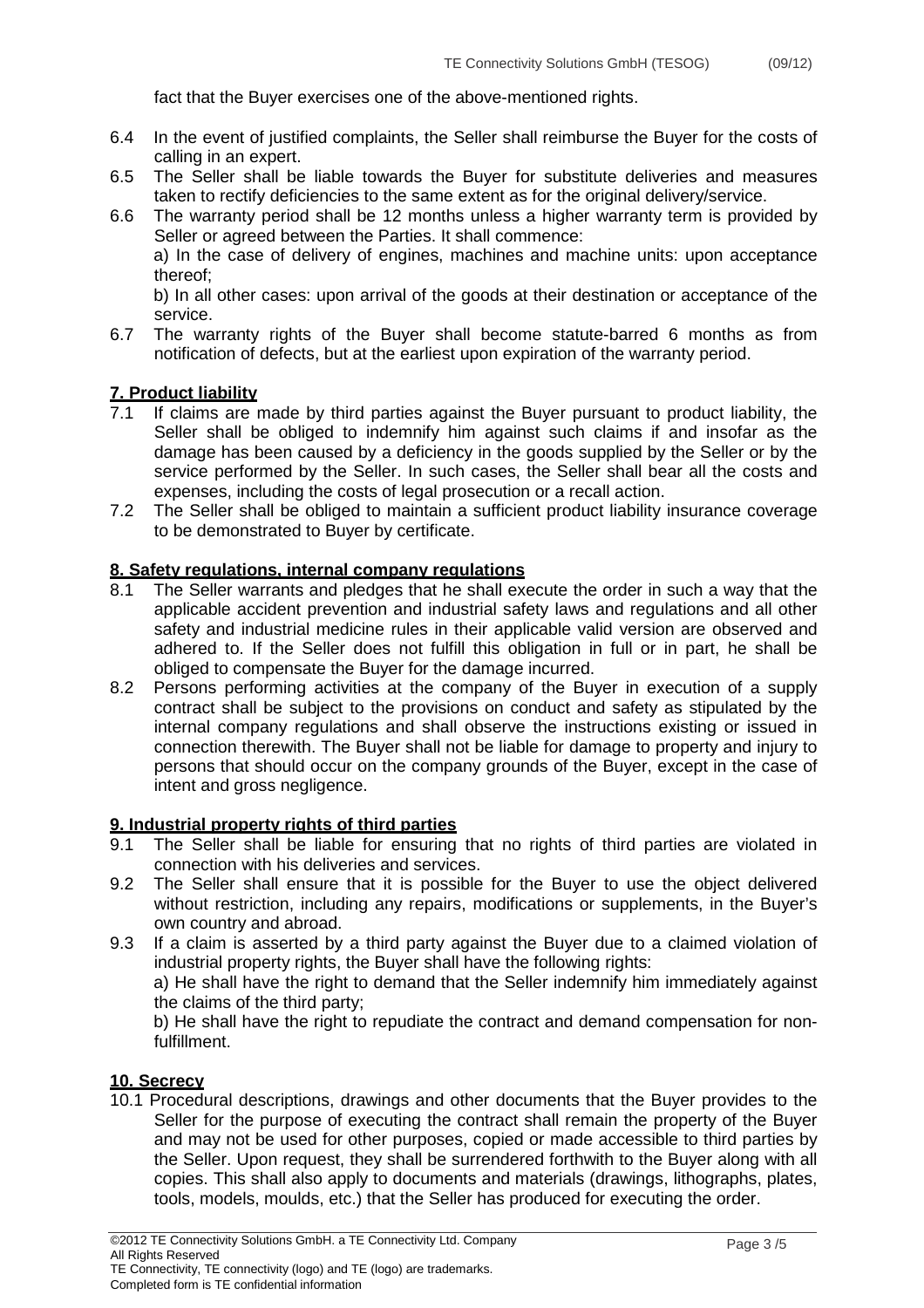- 10.2 The Seller undertakes to maintain secrecy on all technical and commercial information of which he gains knowledge incident to the order and incident to execution of a contract, provided said information was not already in the public domain and has otherwise become known to the Seller by lawful means. The Seller shall protect said information against access by third parties and also obligate his employees handling it to maintain secrecy.
- 10.3 The Seller shall be liable for all damage incurred by the Buyer as a result of a violation of the obligations stipulated in Sections 1 and 2.
- 10.4 The Seller shall not be permitted to refer to the business relationship with the Buyer for advertising purposes and to name the Buyer as a reference without the written consent of the Buyer.

#### **11. Prices, invoices, payment**

- 11.1 All prices shall be free domicile and include packaging.
- 11.2 Seller shall indicate Buyer purchase order/scheduling agreements numbers, order date and any other information requested by Buyer in all invoices, shipping documents, delivery notes, etc. Any other parameter, guideline, instruction eventually additionally requested by Buyer (including, Buyer's request to comply with Buyer's guidelines on invoices to facilitate optical character recognition) shall also be followed and complied with by Seller as instructed.
- 11.3 Should Seller fail to comply with clause 11.2 above, Buyer will put everything on hold (including payment) until identification is made and the corrected invoice/other document is received. All penalty related claims originated from the delayed payments due to missing order parameters in Seller invoices/documents or due to failure from Seller to comply with the Buyer's instructions/guidelines will be refused by Buyer.
- 11.4 Periods for payment and cash discount periods shall only commence when both the goods and the invoice have been received by Buyer. In the case of premature deliveries/services, the periods for payment and cash discount periods shall only commence at the agreed delivery time. Periods for payment shall be regarded as having been observed upon sending of a means of payment or the issue of a payment order to the bank.
- 11.5 Unless explicitly agreed otherwise, the Buyer shall pay invoices within 14 days after delivery and receipt of the invoices minus a 3% cash discount or within 60 days after delivery and receipt of the invoices net. The acknowledgement of terms and prices of the Seller shall be applied exclusively to this part of the purchase contract and shall not represent any approval of supplied goods as conforming to the contract and being faultless.

## **12. Set Off**

- 12.1 Seller may only assign claims against Buyer with the Buyer's written consent.
- 12.2 Any monies due to Seller by Buyer for any items furnished hereunder may at Buyer's option, be applied to the payment of any sums owing by Seller to Buyer.

#### **13. Force Majeure**

- 13.1 Neither party shall be held responsible for any delay or failure in performance of any part of the order to the extent such delay or failure is caused by fire, flood, strike, civil, governmental or military authority, act of God, or other similar causes beyond its reasonable control and without the fault or negligence of the delayed or non-performing party.
- 13.2 Events such as delays in transportation, inability to obtain goods or materials, or other forms of supply disruption shall not constitute Force Majeure and shall not be an excuse to performance. Seller's liability for loss or damage to Buyer's material in Seller's possession or control shall not be modified by this clause.
- 13.3 When Seller's delay or non-performance continues for a period of at least one (1) month, Buyer may terminate, at its discretion and at no cost, the order.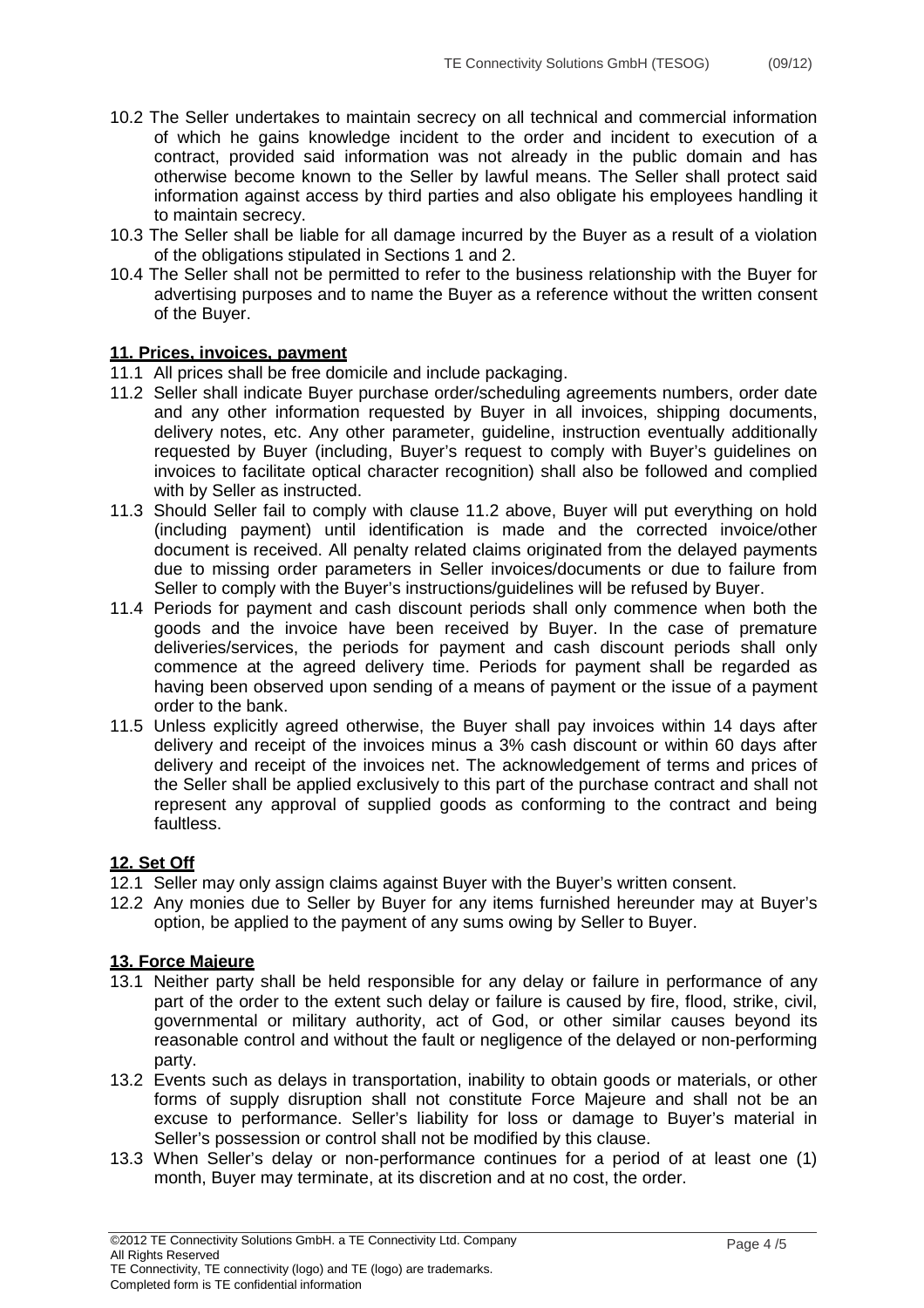### **14. Order Assignment**

14.1 Seller may not assign the orders (or part of the orders) placed hereunder without the prior written consent of Buyer. Should Buyer give his prior written consent, Seller shall remain responsible to Buyer for all work performed by Seller's subcontractors at any tier.

### **15. Information**

15.1 Seller shall immediately inform the Buyer of all facts and/or circumstances which occur with Seller or third parties and which could be of an importance to the fulfillment of the Seller's obligations under these Conditions.

### **16. Compliance with law**

- 16.1 The Seller guarantees that he complies with the legal regulations of the Country where his company is established, as well as any other applicable legal regulations. All machinery, equipment and products provided to the Buyer shall be fully compliant with the law (including local laws, EU laws and any other applicable law).
- 16.2 The Seller guarantees that he will provide the work or service such that the existing accident prevention and occupational health and safety provisions as well as all other safety and occupational health and safety rules and existing environmental protection provisions in their applicable version have been heeded and observed. If the Seller fails to satisfy the above guarantee commitments, he shall be liable to reimburse any resultant damage to the Buyer.

### **17. Liability**

17.1 In no event shall Buyer be responsible or held liable to Seller for punitive, indirect, incidental or consequential damages, including, without limitation, liability for loss of use, loss of profits, capital investment, product development costs, unabsorbed overhead, or interest expenses.

#### **18. Termination**

- 18.1 Buyer may, by notice, immediately cancel the order or any unexecuted portion thereof without liability, in the event of any of the following by Seller:
- (i) a breach of any covenant, representation or warranty hereunder;
- (ii) in the event of
	- (a) any change in the active management or ownership of Seller or
	- (b) the sale, transfer or other disposition of all or substantially all of the assets of Seller or any affiliate, division or unit of Seller, either of which Buyer, in its sole discretion, believes may have an adverse effect on Seller's ability to fulfill its obligations under the order; or
- (iii)
	- (a) any proceeding in bankruptcy, reorganization or arrangement for the appointment of a receiver or trustee to take possession of Seller's assets or any other proceeding under any law for relief from creditors shall be instituted by or against Seller; or
	- (b) if Seller shall make an assignment for the benefit of its creditors.

#### **19. Applicable law**

19.1 The legal relationships between the Buyer and the Seller shall be governed and construed according to Swiss law. The applicability of the rules of the CCISG is hereby expressly excluded.

#### **20. Place of performance, place of jurisdiction**

20.1 The place of performance of the supply obligation shall be the destination specified by the Buyer and for all other obligations the place of the registered offices of the Buyer.